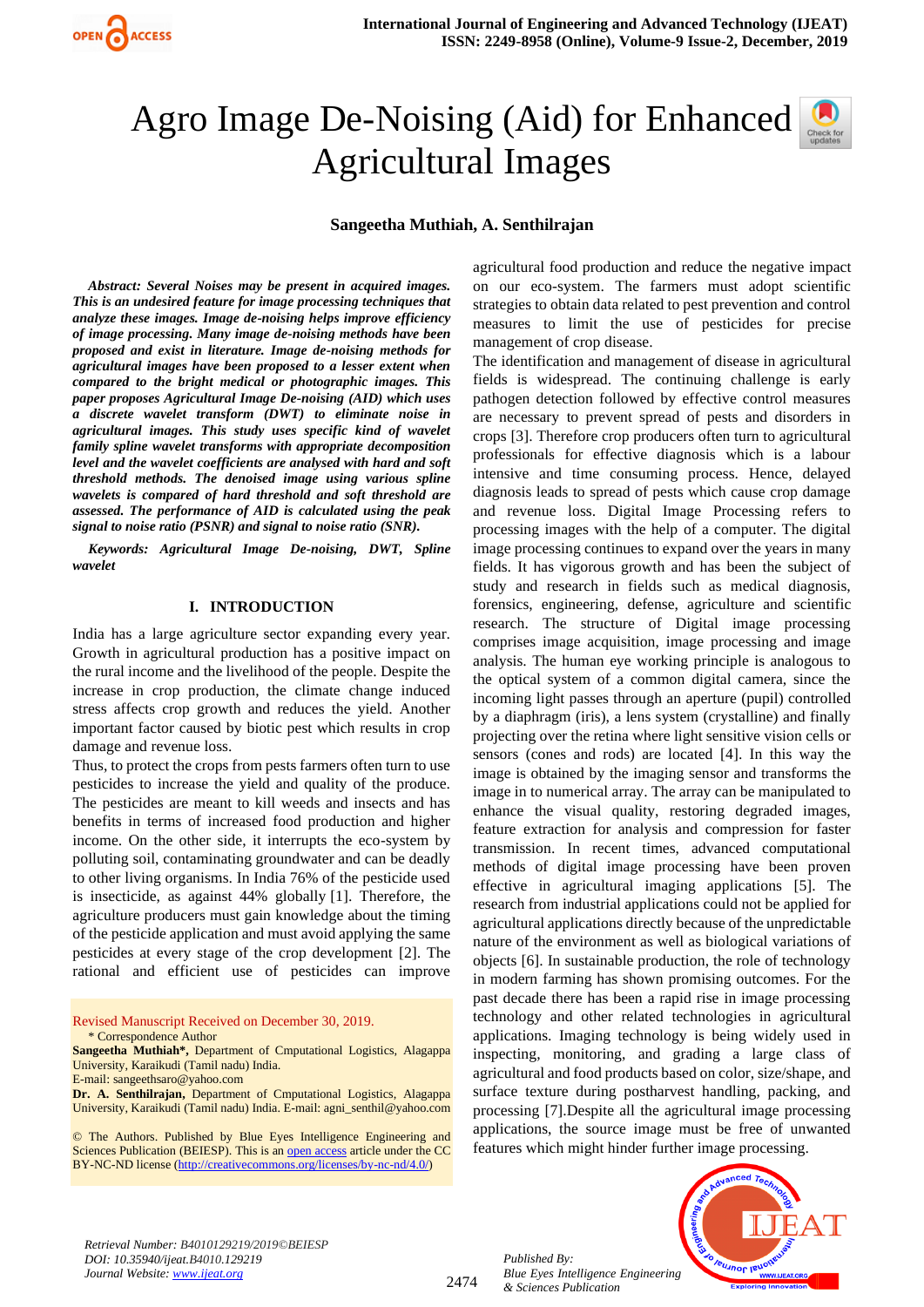Hence image filtering is the key phase in agricultural image processing to ensure the quality of the image. This study mainly deals with the image denoising techniques based on wavelet transform.

## **II. IMAGE DENOISING**

Image Denoising has been extensively studied area of digital image processing over the years and still poses challenges in finding the right approach. The presence of noise in all images is inevitable due to the influence of environment conditions during the image acquisition, compression for transmission and other factors which leads to feature distortion and loss of image information [8]. Noise obscures the necessary data for subsequent processing therefore reduced quality of the image. The purpose of image denoising is to remove noise while restoring the image information. Several methods have been proposed in image denoising, some focusing on spatial filtering which is a low pass frequency filter. In spatial filtering methods mean filter has been adopted on images corrupted by Gaussian noise but it smoothens the edges [9].Similar to mean filter, the Gaussian filter removes noise as well as edge details based on weighted average of the pixel values [10]. One method adopted to overcome the edge preserving problem has led to the median filtering which is widely used to remove impulse noise [11].Although it can achieve good results but it takes longer computational time. The image transform domain methods of cosine transform and wavelet transform domain methods evolved from Fourier transforms [8].However the Fourier transform gives only the frequency components of the signal.

# **III. WAVELET DENOISING**

The Fourier Transform (FT) gives the frequency information of the signal but cannot provide at what time a particular frequency exist in the signal. To overcome the limitations of FT, Dennis Gabor adapted the Short Time Fourier Transform (STFT) to analyse only a section of the signal at a time which gives time-frequency components of the signal. This fixed window size technique gives good time resolution but poor frequency resolution for the narrow window and good frequency resolution but poor time resolution for the wide window [12]. The Wavelet Transform is similar to STFT but it analyses the signal in different scales.WT has the ability to analyse local details such as shift and discontinuities in the larger part of the signal. The WT gives time-space representation of the signal. The problem of continuous wavelet transform is that it analyse the signal by scaling and shifting continuously produces large number of coefficients. In 1976 Croiser, Esteban, and Galand proposed an effective technique to decompose the discrete time signals called discrete wavelet transform (DWT) [13]. The DWT analyse the signal based on powers of 2.The DWT can be efficiently implemented with high pass and low pass filters proposed by Mallat [14]. It decomposes the signal into approximation and detail coefficients where the former has the low frequency components and later has the high frequency components of the image. Further the image can be decomposed until an individual pixel left. The Agro Image De-noising (AID)

proposed in this study removes noise in agricultural images based on spline wavelet transform.

# **IV. PROPOSED DENOISING METHOD**

The block diagram of the proposed method is shown in the figure 1.The following steps show the methodology

1. The image with noise is decomposed by applying DWT.It is divided in to approximation coefficients and detail coefficients of vertical direction, horizontal direction and diagonal features of the image. The decomposition on image can be done upto n level. Here three level decomposition is applied.

2. At this stage,to denoise an image, a suitable thresholding to the wavelet coefficients is required. The intensity of the pixel is compared with the set thresholded value. If the pixel value is less than the threshold value the coefficients are suppressed to zero. The detail coefficients are thresholded with soft and hard thresholding methods to each decomposition level chosen.

3. Inverse DWT (IDWT) is performed on the obtained coefficients to bring back the desired image.





**Fig.2. original and noisy image of Pepper leaf (Top row) Original and noisy image of Brown Spot Rice leaf (Bottom row)**



*Retrieval Number: B4010129219/2019©BEIESP DOI: 10.35940/ijeat.B4010.129219 Journal Website[: www.ijeat.org](http://www.ijeat.org/)*

2475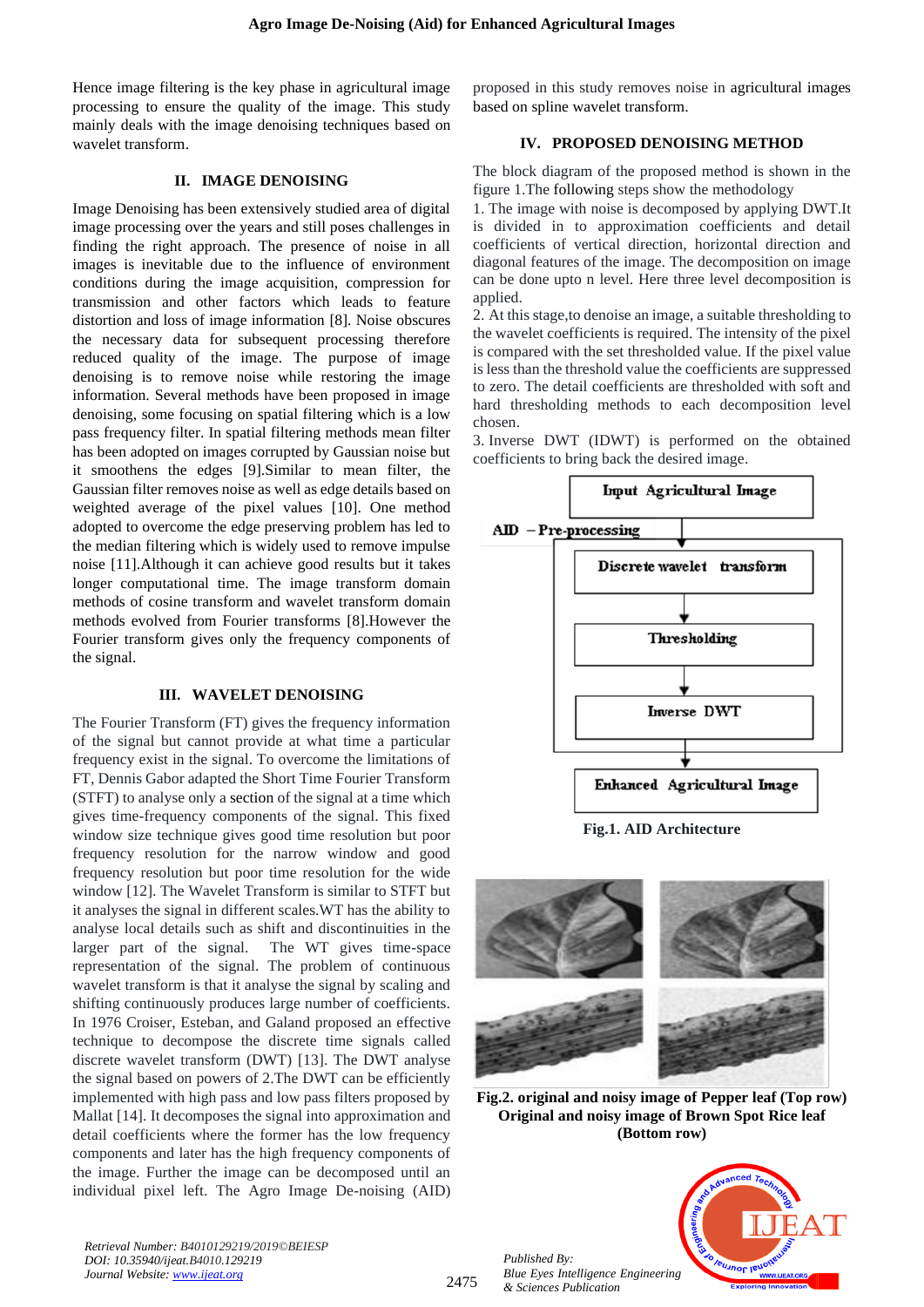

## **A. Denoising Image using Fractional B Spline Scaling and Wavelets**

Splines are continuous polynomial piecewise function with pieces connected smoothly and the points where the pieces meet are called knots [15]. B-splines were utilized for signal reconstruction using polynomial equations [16].The Fractional B Splines have the fractional order of approximation and could be constructed from the fractional differences of one sided

function which is defined as [17].

$$
\beta^{\alpha}(x) = \frac{1}{\Gamma(\alpha+1)} \sum_{k=0}^{\infty} (-1)^{k} \binom{\alpha+1}{k} (x-k)^{\alpha}
$$
 (1)

Where  $\alpha$  is the fractional power of the scaling function and  $\Gamma(\alpha + 1)$  is the Eulers gamma function defined as  $\Gamma(p) = \int_0^\infty t^{p-1} e^{-t} dt$  for  $p > 0$  The fractional wavelet transform is constructed using Fourier expression. A fractional spline is the sum of shifted versions of the fractional b-spline [24]. The two scale relation is defined as

$$
\beta_{\tau}^{\alpha} \left( \frac{x}{2} \right) = \sum_{k} 2^{-\alpha} \binom{\alpha + 1}{k} \beta^{\alpha} (x - k) \tag{2}
$$

**Table 1.SNR Values for Pepper Leaf Image and Brown Spot Rice Leaf image with Variance 0.04**

| Agricultural<br>Image                      | <b>Wavelet Families</b> | Hard<br>Threshold | Soft<br><b>Threshold</b> |
|--------------------------------------------|-------------------------|-------------------|--------------------------|
| Pepper Leaf<br>Image                       | haar $(\text{db1})$     | 38.89             | 28.94                    |
|                                            | orthogonal Spline       | 33.96             | 28.93                    |
|                                            | b-spline                | 53.09             | 38.93                    |
|                                            | dual spline             | 26.54             | 22.93                    |
| <b>Brown Spot</b><br>in rice Leaf<br>Image | haar $(\text{db1})$     | 37.61             | 29.92                    |
|                                            | orthogonal Spline       | 35.71             | 30.88                    |
|                                            | b-spline                | 48.3              | 39.94                    |
|                                            | dual spline             | 26.75             | 23.66                    |

**Table 2.PSNR Values for Pepper Leaf Image and Brown Spot Rice Leaf image with Variance 0.04**

| Agricultural<br>Image               | <b>Wavelet Families</b> | Hard<br>Threshold | Soft<br>Threshold |
|-------------------------------------|-------------------------|-------------------|-------------------|
| Pepper Leaf<br>Image                | Haar $(\text{db1})$     | 32.94             | 22.99             |
|                                     | orthogonal Spline       | 33.02             | 22.98             |
|                                     | b-spline                | 47.14             | 32.98             |
|                                     | dual spline             | 20.59             | 16.98             |
| Brown Spot<br>in rice Leaf<br>Image | haar $(\text{db1})$     | 34.24             | 25.95             |
|                                     | orthogonal Spline       | 32.35             | 27.52             |
|                                     | b-spline                | 44.94             | 36.58             |
|                                     | dual spline             | 23.37             | 20.29             |

*Retrieval Number: B4010129219/2019©BEIESP DOI: 10.35940/ijeat.B4010.129219 Journal Website[: www.ijeat.org](http://www.ijeat.org/)*

# **V. RESULTS AND DISCUSSION**

There are different types of wavelets are there in wavelet families. Some of the effective wavelets are haar (db1), orthogonal spline, b-spline and, dual spline. The four wavelets are used to evaluate Agricultural Images (Pepper Leaf Image and on Brown Spot in rice Leaf Image). Haar is simplest wavelet to implement and also known as Daubechies db1. Haar wavelet defines through branch of re-scaled square shaped wavelet putting together. Orthogonal spline wavelet used to construct through spline functions though are orthogonal. B-spline is the wavelet that mainly combination of spline wavelet. In wavelet, dual notation concept added because of, to introduce more flexibility for designing wavelet and dual spline wavelet used to do that. The Fractional Wavelet transform package was used in MATLAB for agricultural image denoising proposed by [18]. The goal of this study is to find a suitable parameter to improve the noise corrupted agricultural images. The experiments have been implemented on two agricultural images taken from plant village and rice leaf diseases dataset. The images are of different size (256x256) the bell pepper leaf image and (200x200) the brown spot in rice leaf image. The original and Gaussian noise corrupted image is shown in fig 2. The wavelet families of spline and haar wavelets were used to generate the denoised image. The Additive Gaussian noise is added to the original image of variance 0.04.The Fractional spline wavelet decomposition level of three is applied to test images. On each decomposition level, the detail coefficients are thresholded by hard threshold and soft threshold techniques to remove noise effectively and the performance of the thresholding methods are analysed. The results from Table 1 and 2 presents the SNR and PSNR measures of different spline wavelet families.



**Fig.3. comparing the results of Brownspot Rice leaf denoised image using Hard Threshold (left column) ,Soft Threshold (right column) a.haar wavelet b. orthogonal spline wavelet c. b-spline wavelet**

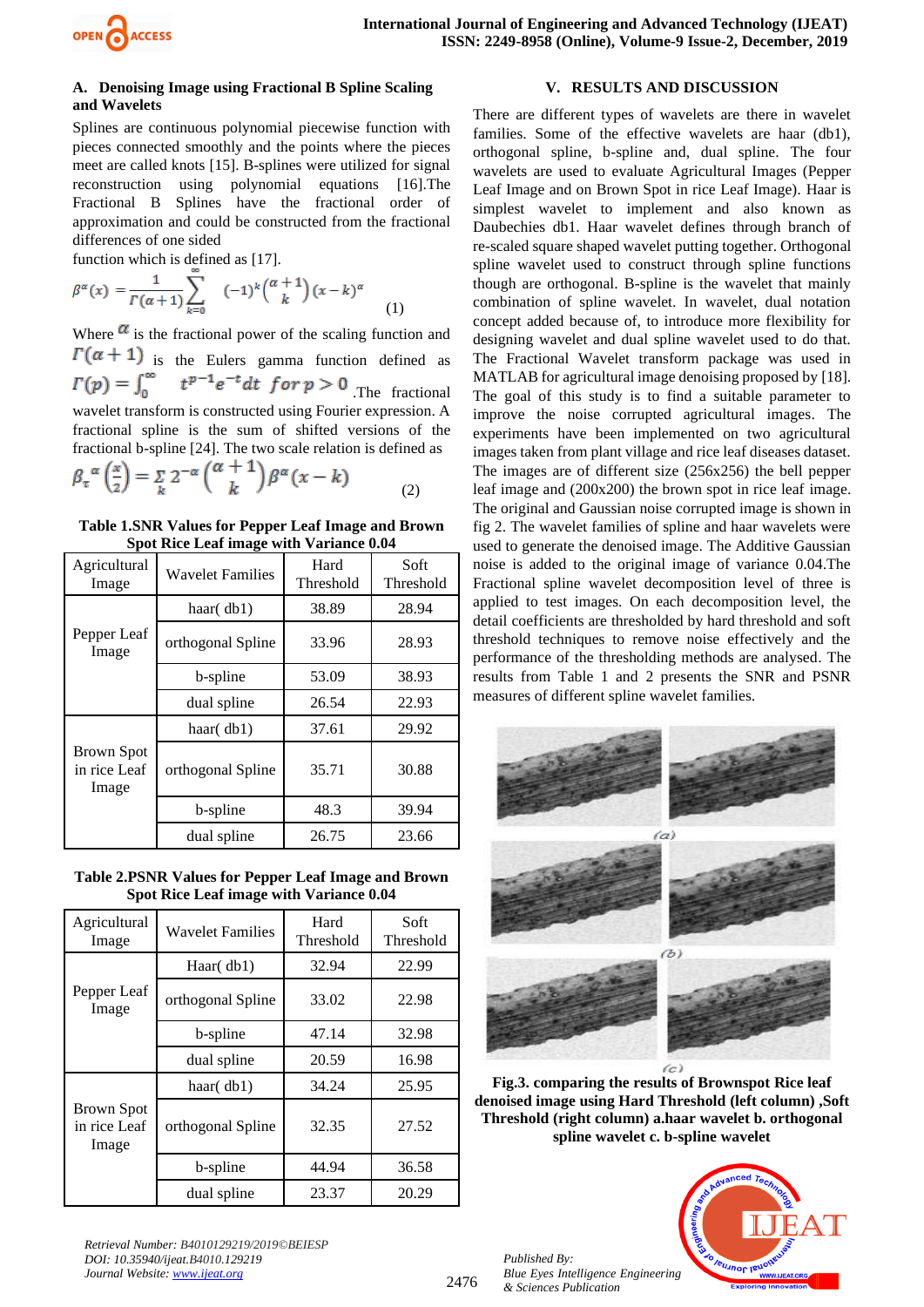The noise free image is reconstructed using inverse wavelet transform. The quality of the denoised image is assessed by peak signal to noise ratio (PSNR) and the equation is

$$
PSNR = 10.log_{10} \left[ \frac{255^2}{MSE} \right]
$$

Where the PSNR measures the ratio between the maximum intensity value of the image and the power of the noise in the image. The signal to noise ratio (SNR) measures ratio of the power of the signal to the power of noise and is calculated as

(3)

$$
SNR = \frac{\sum_{x=0}^{m-1} \sum_{y=0}^{n-1} \hat{f}(x, y)^2}{\sum_{x=0}^{m-1} \sum_{y=0}^{n-1} [f(x, y) - \hat{f}(x, y)]^2}
$$
  
(4)

Where the  $f(x, y)$  is the original image and  $\ddot{f}(x, y)$  is the noisy image. Table 1 - 2 present the PSNR and SNR measures with various wavelet threshold methods and different spline wavelet families.

The wavelet family of fractional spline wavelet transform is used to generate denoised images. According to the results display that the higher values of PSNR and SNR for b-spline semi orthogonal wavelet in hard threshold and soft threshold shows that the semiorthogonal spline wavelets is effective in denoising agricultural images. It can be seen from fig 3 and 4 the b-spline wavelet transform is better denoising compared to other wavelet families.



**Fig.4. comparing the results of Pepper leaf denoised image using Hard Threshold (left column), Soft Threshold (right column) a.haar wavelet b. orthogonal spline wavelet c. b-spline wavelet**

In the pepper leaf image, in terms of SNR and PSNR, b-spline wavelet perform better for hard threshold and soft threshold than other wavelet and can be seen from fig 5 and 6 respectively. In Brown Spot rice Leaf Image, in terms of SNR and PSNR b-spline wavelet perform better for hard threshold and soft threshold than other wavelet and it is shown in fig 7

*Retrieval Number: B4010129219/2019©BEIESP DOI: 10.35940/ijeat.B4010.129219 Journal Website[: www.ijeat.org](http://www.ijeat.org/)*

and fig 8 respectively. The results conclude that among the four wavelets haar (db1), orthogonal spline, b-spline and, dual spline, b-spline wavelet produce best results.

**Hard Threshold Algorithm** 



**Fig.5. Comparison between SNR and PSNR values of denoised Pepper leaf image by various wavelets using hard threshold method**



**Fig.6. Comparison between SNR and PSNR values of denoised Pepper leaf image by various wavelets using soft threshold method**

#### **VI. CONCLUSION**

Imaging technology have been widely used in agricultural fields for identify and control disease in agricultural crops. This study analyses the wavelet family of spline wavelets to denoise noisy agricultural image. The proposed method provides effective results in denoising agricultural image. Here different wavelet families such as haar and spline wavelet families with various thresholding methods are applied. The hard threshold preserves the sharp details and the soft threshold suppress noise well. The quantitative parametric measures of the proposed approach for b-spline wavelets shows improvement in PSNR and SNR values. The fractional b-spline wavelet improves the quality of the image.